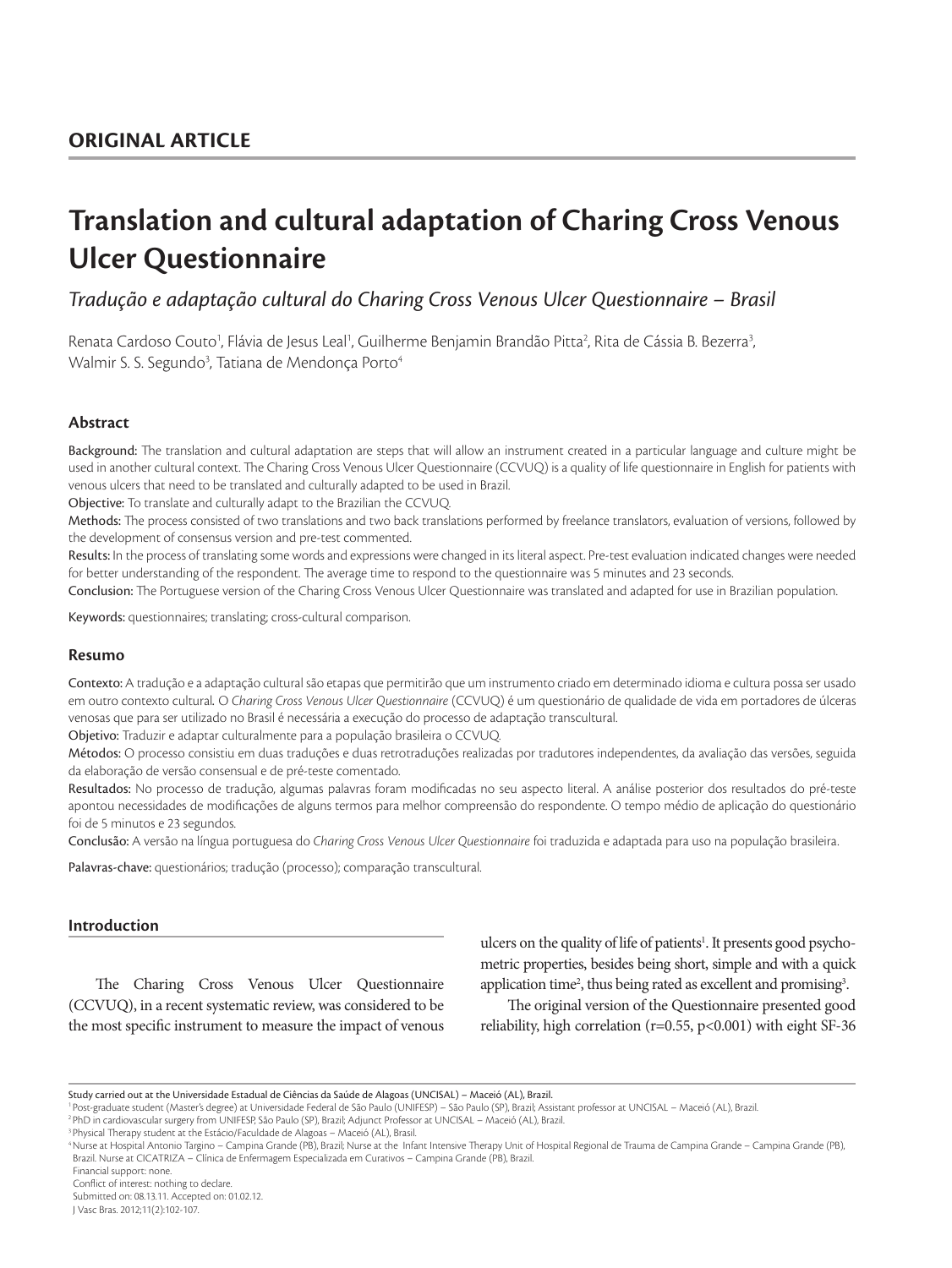domains, and good sensitivity to changes over time in patients with venous ulcers<sup>4-6</sup>.

To adjust an instrument previously created, such as CCVUQ, to a new language, population and culture, it is necessary to implement cross-cultural equivalence, which consists of several steps, the first ones being translation and cultural adaptation<sup>7</sup>.

This process is mainly intended to maintain the validity of the original instrument content, in such a way that the local version may provide measurements similar to those obtained with the original instrument<sup>8</sup>.

In Brazil, the lack of valid and reliable methods for this assessment has imposed barriers when it comes to new treatments for diseases such as chronic venous ulcer, which causes great social and economic impact and affects the quality of life of patients<sup>9</sup>.

In order to properly analyze the impact of an intervention on a chronic disease such as venous ulcer, one should use a generic questionnaire related to specific measures of health scales<sup>4</sup>.

Given the need for specific tools to assess new methods of treatment for venous ulcers and because a specific and relevant instrument that measures the quality of life in this disease has already been created, the present study is justified, with the objective of translating the CCVUQ into Portuguese and adapting it to the Brazilian population.

#### **Methods**

This research project was approved by the Ethics Committee , protocol No. 836, in compliance with the rules of the National Health Council (CNS) based on Resolution No. 196/96 on research involving human beings.

This is a cross-sectional study on the translation and cultural adaptation of a questionnaire whose data were subjected to quantitative analysis of frequency, and to qualitative analysis.

The sampling method was non-probabilistic, by convenience, in public services of assistance to patients with venous ulcers in the city of Maceió (AL). The subject should meet the inclusion criteria, such as being patient with open venous ulcer for longer than two weeks, had the diagnosis of a vascular CEAP 6 class chronic venous insufficiency made by a vascular surgeon or angiologist, to be clinically stable during 15 days preceding the survey, as well as in the 15 days following the interview with the investigator. Respondents could be of both sexes, age between 35 and 65 years (in the pilot study, there was a preference for selecting patients with higher prevalence of venous ulcers and, coincidentally, at the study sites, there were no subjects under 18 years with ulcers). Subjects with cognitive alterations and/or could not understand Portuguese were excluded from the study.

The translations into Portuguese and the cultural adaptation of CCVUQ were based on the criteria defined and recommended internationally, applied in some instruments that has already been validated and published in Portuguese<sup>10,11</sup>.

The primary variables were translation and cultural adaptation, and the secondary variables were time taken to answer the questionnaire, CEAP classification, ulcer size, and additional data such as gender, age, educational level, time of ulcer occurrence, and activities of daily living.

# *Method of translation and cultural adaptation*

Prior to the study, we obtained the written authorization of the author of the questionnaire to the procedure of translation and cultural adaptation.

Initially, an independent translation of the CCVUQ English version into Portuguese was performed by two bilingual translators, resulting in versions V1 and V2. Then a consensus version, V12, was originated in a meeting, being back translated by two other English native speaker translators who had no prior knowledge of the Questionnaire. Versions R1 and R2 were generated, followed by a backtranslated consensual version, R12.

All versions (V1, V2, V12, R1, R2, R12) were analyzed by a committee of professionals and researchers in the field of translation. This committee evaluated the versions as to semantic, idiomatic, conceptual and cultural equivalence. In a further meeting, the committee discussed and proposed the Portuguese pre-final version (F1) of the questionnaire for pretest.

The F1 version was then applied as pre-trial to ten patients with venous ulcers, and possible doubts and difficulties in relation to the text were investigated. The respondents were asked about (1) the understanding of the questionnaire (yes or no), (2) understanding of what each item meant, (3) suggestion of changes in case of items that were not understood by them.

The items mentioned as "not understood" by over 10% of the sample was changed.

The time required to complete the questionnaire was also analyzed, so the translation was reviewed based on the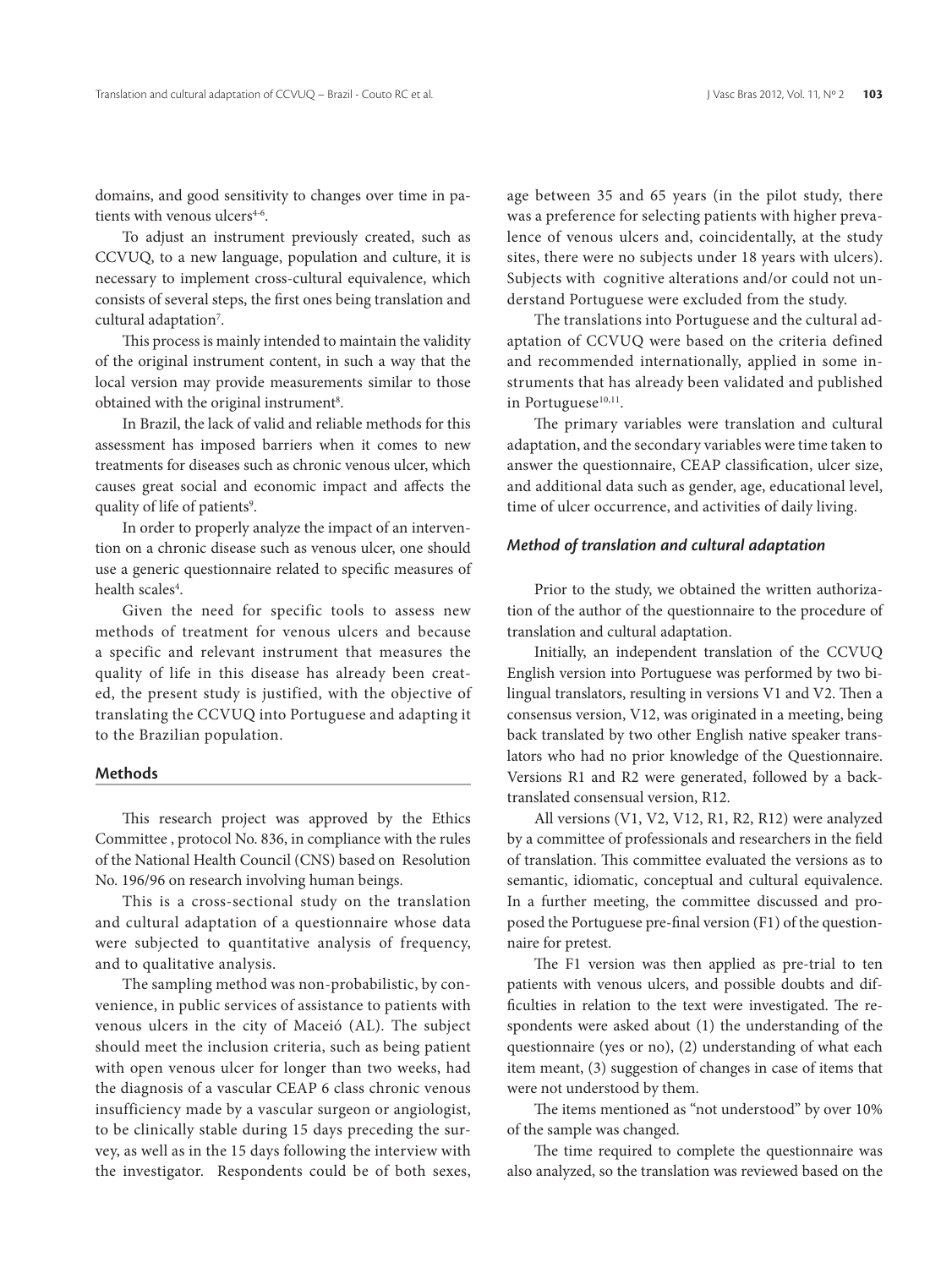results and, if necessary, modified and updated, originating a final version (F2).

The F2 version was back translated and sent to the author of the original questionnaire for approval and questioning as to semantic and cultural changes that could have altered the purpose and context of the final questionnaire.

#### **Results**

In the initial process of translation and back translation, the committee of professionals suggested changes in the literal meaning of some words in order to form simpler expressions more easily understood by the Brazilian population (Table 1).

Subsequently, the F1 version was applied to ten subjects who were asked about doubts and difficulties in the understanding of the questionnaire. Table 2 shows the item mentioned as "not understood" by 20% of the sample.

The sample selected for the pretest had a mean age of 56.2 years, was comprised of 100% of females, and the mean ulcer size was 3.25 cm². In total, 80% of the subjects were away from their work activities, thus performing only household tasks. As to schooling level, 10% of them were illiterate, 60% were functionally illiterate, 20% had not finished primary education, and 10% had completed high school.

Regarding the time of ulcer occurrence, the data collected show that 50% of the sample presented venous ulcer for more than a year, while 20% had been suffering from venous ulcer for a month, 20% from one to six months, and 10% for six months to a year.

From the total number of individuals, 30% of the sample answered the questionnaire, while 70% had the questionnaire read by somebody related to the study without interfering in the response, as suggested by the author of the original version.

The average time of answering the questionnaire was 5 minutes and 23 seconds.

No facts that could determine sample deviation were observed.

#### **Discussion**

Not many tools for evaluating quality of life in specific diseases are available in Brazil, so translation and standardization of tools such as the CCVUQ are required.

| <b>Table 1.</b> Cross-cultural translation. |               |
|---------------------------------------------|---------------|
| Translated terms                            | Adapted terms |

| Decorrente                                              | Por causa                                                              |
|---------------------------------------------------------|------------------------------------------------------------------------|
| Nunca                                                   | Nenhuma parte do tempo                                                 |
| Sem frequência                                          | Pouca parte do tempo                                                   |
| Com freguência                                          | Uma boa parte do tempo                                                 |
| Fazer meus passatempos                                  | Realizar meus passatempos                                              |
| Considere como verdadeiro ou falso                      | Quanto verdadeiro ou falso                                             |
| Me deixa fazer minhas atividades de<br>forma mais lenta | Faz com que eu realize minhas<br>atividades de forma mais lenta        |
| Sou triste por causa da aparência da<br>minha úlcera    | Sou triste por causa da aparência das<br>minhas pernas devido à úlcera |
| Ocasionalmente                                          | De vez em quando                                                       |
| Deveres de casa                                         | Tarefas de casa                                                        |
| Cuidar do jardim                                        | Cuidar do quintal                                                      |
|                                                         |                                                                        |

|  |  |  | Table 2. Cultural adaptation. |  |  |
|--|--|--|-------------------------------|--|--|
|--|--|--|-------------------------------|--|--|

| Terms that were not understood    | Adapted term                      |
|-----------------------------------|-----------------------------------|
| Tenso em relacionamentos pessoais | Preocupado com os relacionamentos |
|                                   | pessoais                          |

When performing inadequate translation and cultural adaptation, the results obtained may be biased and erroneous<sup>12</sup>. In order to minimize errors, the methodology used in this study follows internationally accepted models<sup>10</sup>.

The translation and cultural adaptation procedures used were considered to be satisfactory. The committee of professionals meeting allowed a discussion over the questionnaire with respect to goals, ways of filling and adapting the Questionnaire for an easy understanding and quick filling. The questions were adapted to achieve cultural and semantic equivalence.

This process was necessary and showed a good applicability of the questionnaire, with an average application time of 5 minutes and 23 seconds, confirming the process of cultural adaptation of CCVUQ to Spanish<sup>2</sup>, which considered the instrument as containing simple questions, with a time of administration of not more than ten minutes. This fact had already been reported in the Chinese version of the Questionnaire<sup>13</sup>, which did not exceed ten minutes for its filling even when applied to an elderly population.

In the analysis of translation, some possible answers such as "never," "not often," "often" and "occasionally" were modified from the original version after the analysis by the professional committee. The same happened in another study of questionnaire validation,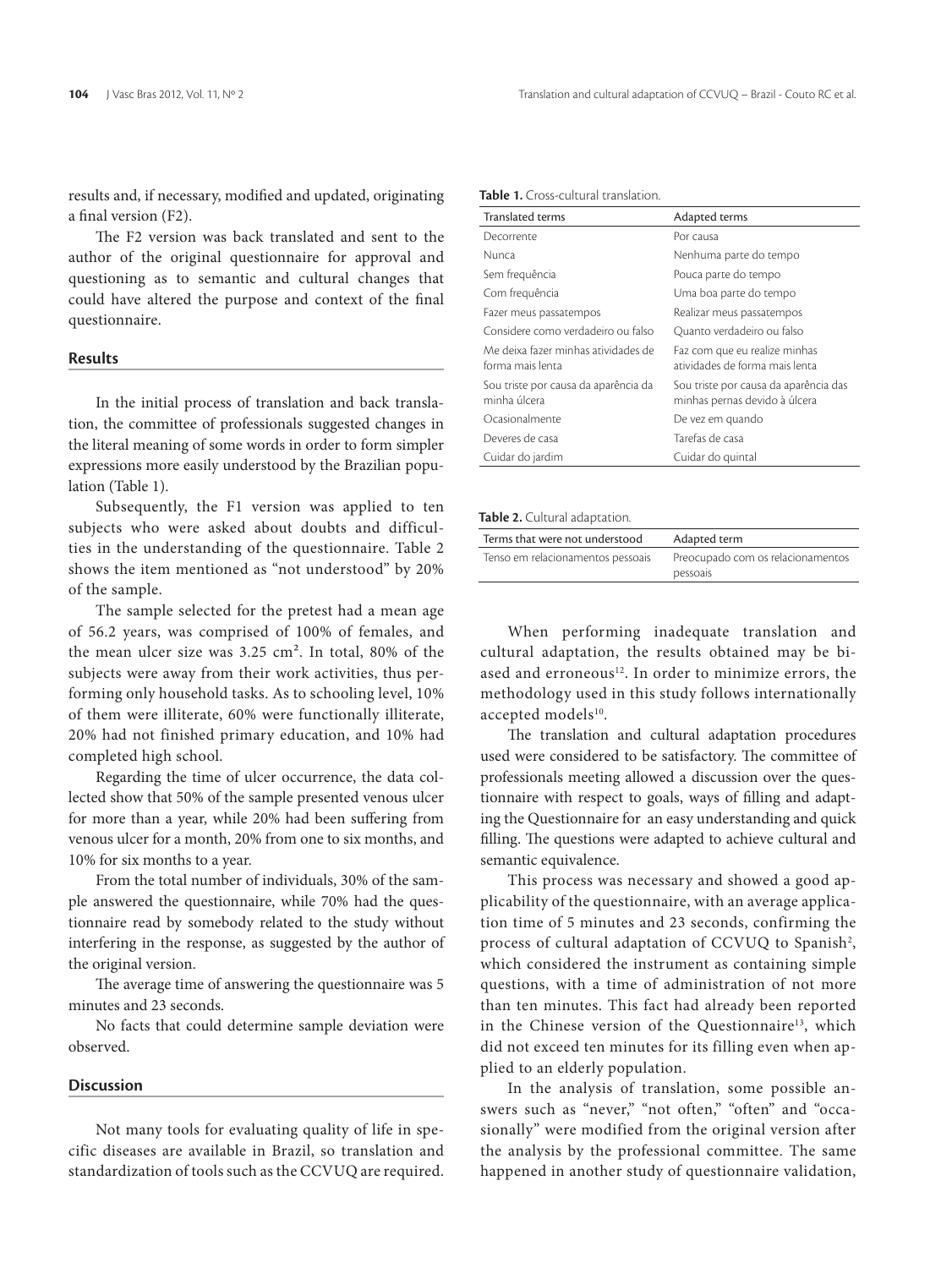in which "true" and "false" were replaced by "yes" or "no"14. However, the cultural adaptations of CCVUQ to Chinese<sup>13</sup> and Spanish<sup>2</sup> populations did not reveal the need for changes in response options, so they were deemed appropriate based on the literal translation of the original version.

In the present study, the committee of professionals also decided to modify expressions that were not suited to the habits of the majority of population, such as "doing household chores", "gardening", "hobbies". This procedure was similar to that performed in another study<sup>14</sup> in which some terms were replaced, confirming the results of CCVUQ cultural adaptation in Spain<sup>2</sup>, which required modifications in six sentences to achieve cultural equivalence.

By applying the version established by the committee of professionals to ten individuals, it was necessary to change a single word considered to be not understood by 20% of the sample (for example: strained personal relationships), demonstrating compliance with the criteria established in other studies that determined a maximum of 15% of the sample possibly presenting difficulties in understanding<sup>15</sup> or misunderstanding<sup>12</sup> the questions.

In a study conducted with patients with venous ulcers, Abbade and Lastória<sup>9</sup> found a mean age of 57 years, inasmuch as 35% were retired and 16.1% were out of work due to the ulcer.

Data referring to samples of the aforementioned studies are consistent with the sample used in the pretest of this survey, in which a relatively adult population (mean age of 56.2 years) was also away from their work activities.

It's important to mention, however, that the population to whom the original questionnaire was applied had a mean age of 76 years, a predominantly elderly population<sup>4</sup>.

The predominance of venous ulcer among female patients is well known<sup>9</sup>, which resembles the study of validation of the original questionnaire<sup>4</sup>, as well as the sample pre-test of this research.

The pre-test showed that the questionnaire is properly translated and adapted to Brazilian reality. However, it is worth pointing out that the sample was composed of adults with low education level and, although the author mentions that this questionnaire can be applied individually, we found that, in our culture, its application to individuals with low education should be assisted.

It is important to emphasize the need for clinimetric tests with a more diverse population so that the CCVUQ can be used to measure the quality of life of patients with venous ulcer in the Brazilian population.

# **Conclusion**

The process of translation and cultural adaptation to the Brazilian population of the Charing Cross Venous Ulcer Questionnaire followed the recommended steps and was successful. Therefore, the Brazilian version of CCVUQ is currently available.

#### **References**

- 1. van-Korlaar I, Vossen C, Rosendaal F, et al. Quality of life in venous disease. Thromb Haemost. 2003;90(1):27-35.
- 2. González CRV, Verdú J. Proceso de adaptación al castellano del *Charing Cross Venous Ulcer Questionnaire* (CCVUQ) para medir la calidad de vida relacionada con la salud en pacientes con úlceras venosas. [Internet]. Gerokomos. 2010;21(2):80-7. [cited 2010 Ago 16]. Available from: http://scielo.isciii.es/scielo. php?script=sci\_arttext&pid=S1134-928X2010000200007&lng=es
- 3. Jull A, Paraq V. Error in Charing Cross Venous Ulcer Questionnaire (CXVUQ). J Vasc Surg. 2007;45(5):1092.
- Smith JJ, Guest MG, Greenhalgh RM, et al. Measuring the quality of life in patients with venous ulcers. J Vasc Surg. 2000;31(4):642-9.
- 5. Anand SC, Dean C, Nettleton R, et al. Health-related quality of life tools for venous-ulcerated patients. Br J Nurs. 2003;12(1):48-59.
- 6. Wilson AB. Quality of life and leg ulceration from the patient's perspective. Br J Nurs. 2004;13(11):S17-20.
- 7. Lopes AD, Stadniky SP, Masiero D, et al. Tradução e adaptação cultural do WORC: um questionário de qualidade de vida para alterações do manguito rotador. [Internet]. Rev Bras Fisioter. 2006;10(3):309-15. [cited 2010 Ago 15]. Available from: http:// www.scielo.br/scielo.php?script=sci\_arttext&pid=S1413- 35552006000300010&lng=en
- 8. Nigri PZ, Peccin MS, Almeida GJM, et al. Tradução, validação e adaptação cultural da escala de atividade de vida diária. [Internet]. Acta Ortop Bras. 2007;15(2):101-4. [cited 2010 Ago 15]. Available from: www.scielo.br/scielo.php?script=sci\_arttext&pid=S1413- 78522007000200009&lng=en
- 9. Abbade LPF, Lastória S. Abordagem de pacientes com úlcera da perna de etiologia venosa. [Internet]. An Bras Dermatol. 2006;81(6):509-22. [cited 2010 Ago 15]. Available from: http:// www.scielo.br/scielo.php?script=sci\_arttext&pid=S0365- 05962006000600002&lng=en
- 10. Beaton DE, Bombardier C, Guillemin F, et al. Guidelines for the process of cross-cultural adaptation of self-report measures. Spine (Phila Pa 1976). 2000;25(24):3186-91.
- 11. Maher CG, Latimer J, Costa LOP. A importância da adaptação transcultural e clinimétrica para instrumentos de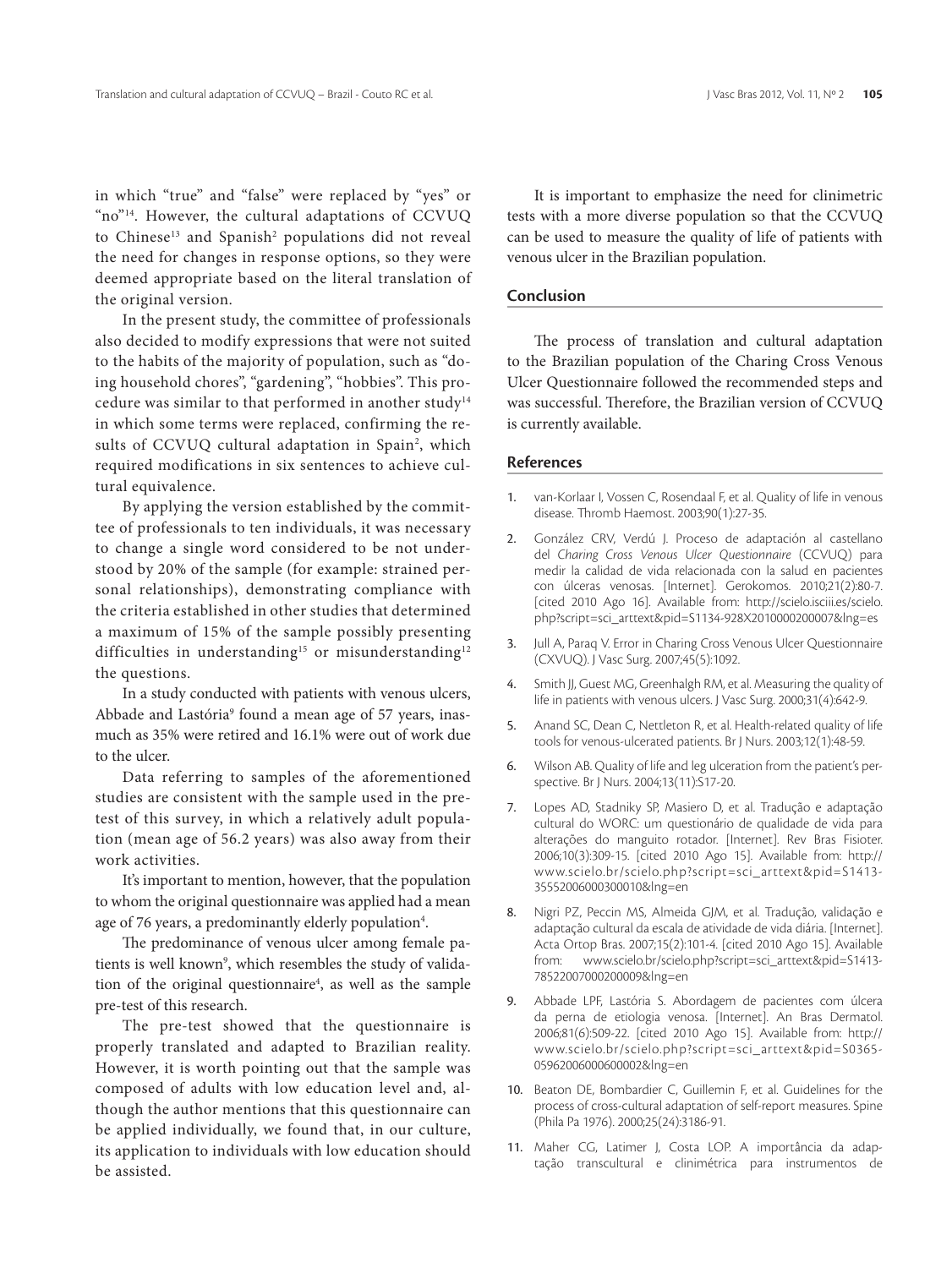fisioterapia. [Internet]. Rev Bras Fisioter. 2007;11(4):245-52. [cited 2010 Ago 16]. Available from: http://www.scielo.br/scielo. php?script=sci\_arttext&pid=S1413-35552007000400002&lng=en

- 12. Ciconelli RM, Ferraz MB, Santos W, et al. Tradução para a língua portuguesa e validação do questionário genérico de avaliação de qualidade de vida SF-36 (Brasil SF-36). Rev Bras Reumatol. 1999;39:143-50.
- 13. Wong KY, Lee DT, Thompson DR. Translation and validation of the Chinese version of the Charing Cross Venous Ulcer Questionnaire. J Clin Nurs. 2006;15(3):356-357.
- 14. Sousa TC; Jardim JR; Jones P. Validação do questionário do Hospital Saint George na Doença Respiratória (SGRQ) em pacientes portadores de doença pulmonar obstrutiva crônica no Brasil. [Internet]. Rev Bras Fisioter. 2007;11(4):245-52. [cited 2010 Ago 16]. Available from: http://www.scielo.br/scielo. php?script=sci\_arttext&pid=S1413-35552007000400002&lng=en
- 15. Guillemin F, Bombardier C, Beaton D. Cross-cultural adaptation of healthrelated quality of life measures: literature review and proposed guidelines. J Clin Epidemiol. 1993;46(12):1417-32.

Correspondence

Renata Cardoso Couto Rua Walberdson Ferreira, 42 – Feitosa CEP 57042-295 – Maceió (AL), Brazil E-mail: reenata.couto@gmail.com

#### Author's contributions

Conception and design: RCC, FJL, GBBP Analysis and interpretation: RCC, FJL, GBBP Data collection: RCBB, WSSS Writing the article: RCC, FJL Critical revision of the article: TMP Final approval of the article\*: RCC, FJL, GBBP, TMP, RCBB, WSSS Statistical analysis: RCC, FJL Overall responsibility: RCC, FJL, GBBP

\*All authors have read and approved the final version submitted to J Vasc Bras.